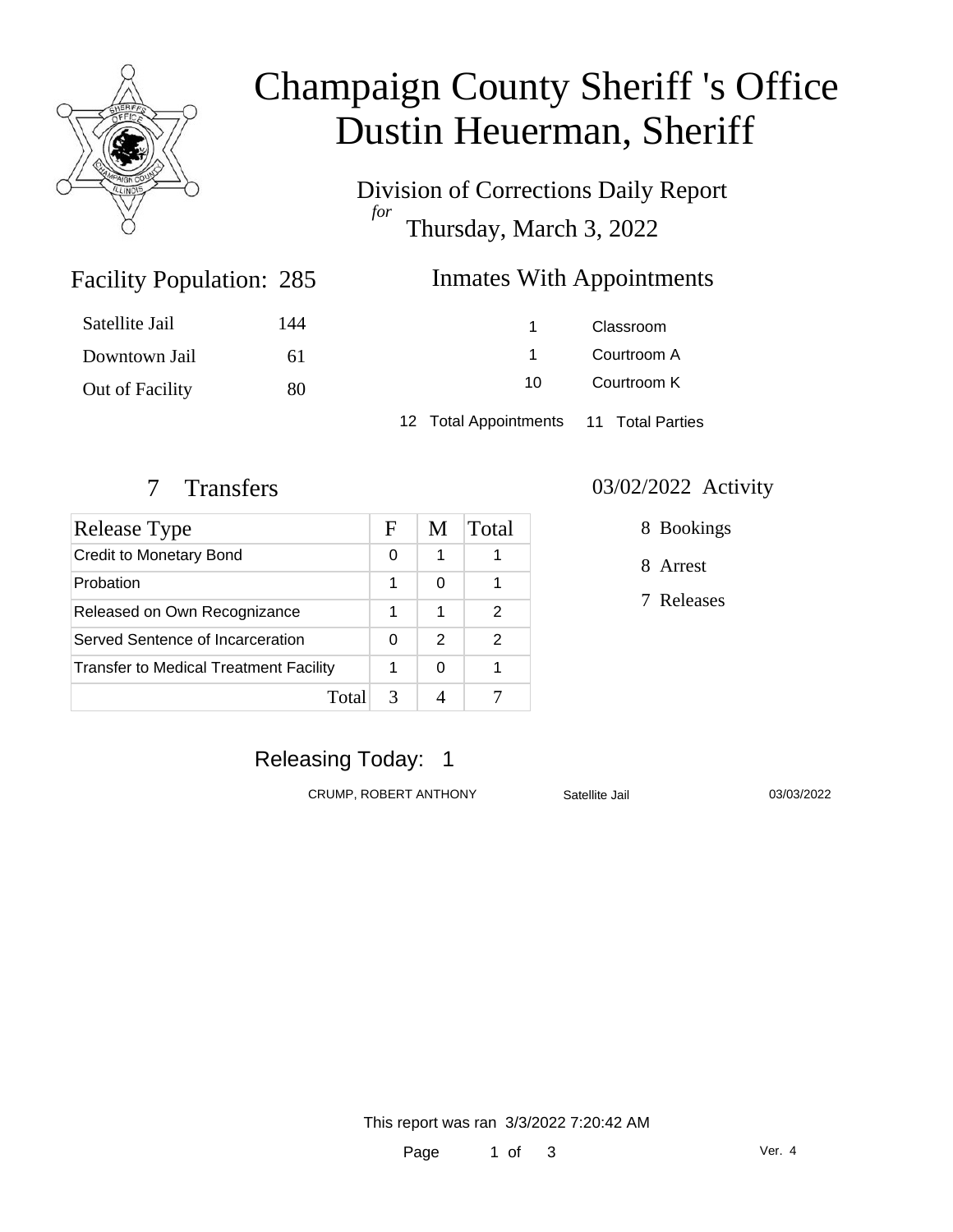

# Champaign County Sheriff 's Office Dustin Heuerman, Sheriff

Division of Corrections Daily Report *for* Thursday, March 3, 2022

#### Custody Status Count

- Direct Criminal Contempt 1
- Electronic Home Dentention 13
	- Felony Arraignment 9
	- Felony Pre-Sentence 5
		- Felony Pre-Trial 208
	- Felony Pre-Trial DUI 4
	- Felony Sentenced CCSO 7
	- Felony Sentenced IDOC 27
		- Hold Other 2
	- Misdemeanor Arraignment 1
		- Misdemeanor Pre-Trial 3
			- Petition to Revoke 1
			- Remanded to DHS 4
				- Total 285

This report was ran 3/3/2022 7:20:42 AM